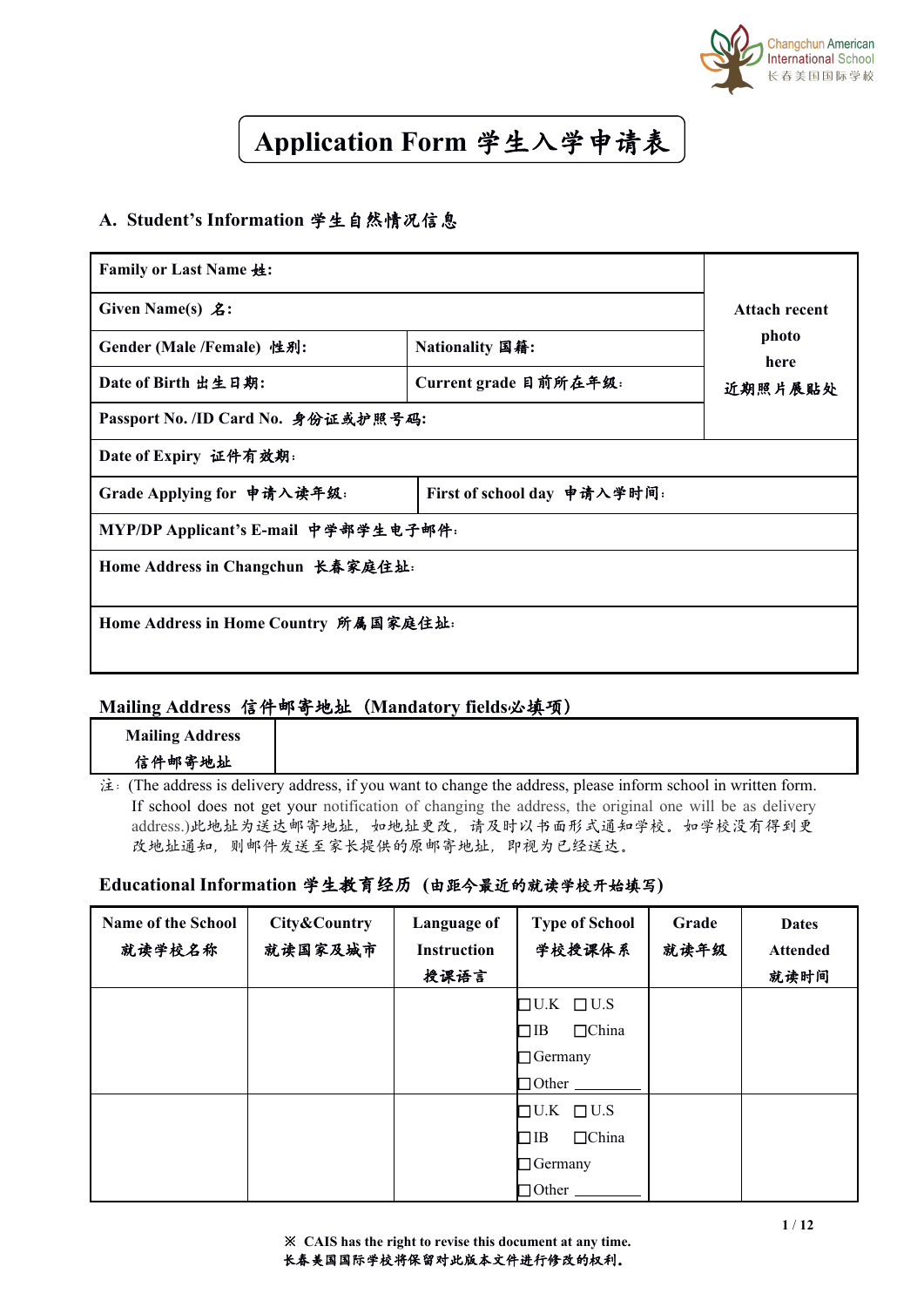

## **Application Form** 学生入学申请表

#### **Student's Academic Information** 学生目前成绩信息

|          |         | Current school's scores/levels 在校成绩/水平 |            |          | <b>TOEFL</b><br>托福 | <b>IELTS</b><br>雅思 |
|----------|---------|----------------------------------------|------------|----------|--------------------|--------------------|
| Total 总分 | Math 数学 | Chinese 语文                             | English 英语 | Other 其他 |                    |                    |
|          |         |                                        |            |          |                    |                    |

#### **Student's Specialist Information** 学生特长信息

| Specialist area 特长: | <b>Details</b><br>具体情 | Level<br>水平 | Award<br><b>Categories</b><br>获奖类别 | Organization<br>of issuing the<br>certificates<br>颁发证书部门 | <b>Award Time</b><br>获奖时间 |
|---------------------|-----------------------|-------------|------------------------------------|----------------------------------------------------------|---------------------------|
|                     | 况                     |             |                                    |                                                          |                           |

#### **Sibling's Information (Other Children in the Family)** 兄弟姐妹信息 **(**家庭其他子女信息**)**

| Name 姓名 | Dob 出生日期 | School 在读学校 | Grade 年级 |
|---------|----------|-------------|----------|
|         |          |             |          |
|         |          |             |          |
|         |          |             |          |
|         |          |             |          |

#### **Parents or appointed person pick up students** 家长或指定人员接送

The people below will pick-up my children. 以下人员为常来校接送孩子的人员:

- (1) Name 姓名 Relation to the student 与学生关系
- (2) Name 姓名 **Relation to the student 与学生关系**

Parents authorized signature 家长授权签字:

\* Parents have the responsibility and obligation to inform school of any authorization changes for their child's pick up. Without receiving any updated information, the parents will be held responsibilities for any consequence if a child leaves with an authorized person. 在常来接送孩子人员更改的情况下,家长有责任及义务在第一时间通知校方。如校方未 及时收到家长授权接送人员更改信息, 所发生的一切风险与由家长承担。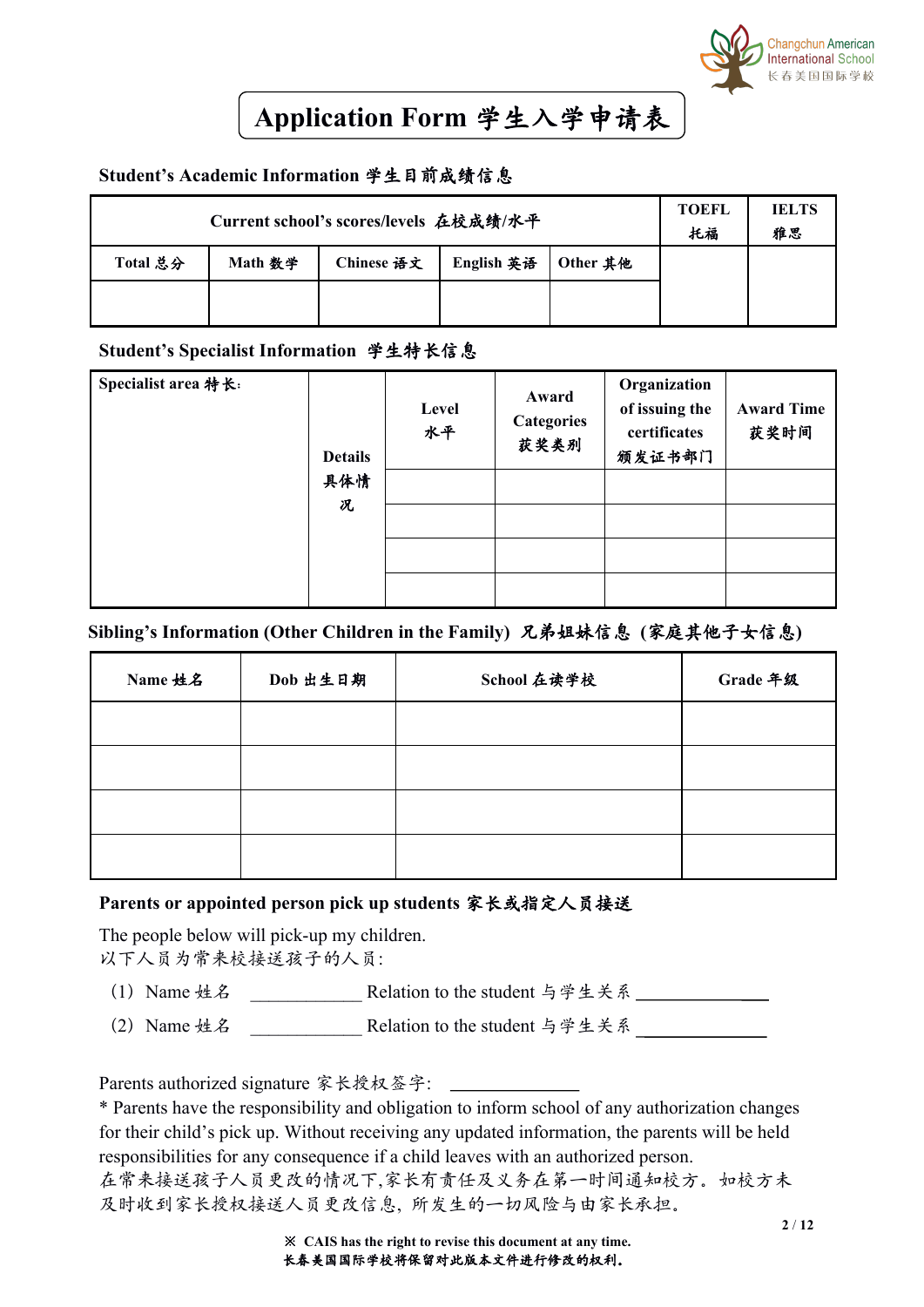

# **Application Form** 学生入学申请表

#### **B. Parent / Guardian's Information** 父母**/**监护人信息

|                                                             | Father/ Guardian 父亲/监护人 | Mother/ Guardian 母亲/监护人 |
|-------------------------------------------------------------|-------------------------|-------------------------|
| Name 姓名(*Mandatory item 必填项)                                |                         |                         |
| Education Background 教育水平                                   |                         |                         |
| Department&Position 部门及职务<br>(*Mandatory item 必填项)          |                         |                         |
| Company Name 单位名称<br>(*Mandatory item 必填项)                  |                         |                         |
| Planned Years in Changchun 计<br>划在长时间 (*Mandatory item 必填项) |                         |                         |
| Company Address 办公地址                                        |                         |                         |
| Mobile 手机(*Mandatory item 必填项)                              |                         |                         |
| Nationality 国籍                                              |                         |                         |
| First Language 第一语言                                         |                         |                         |
| Second Language 第二语言                                        |                         |                         |
| E-mail 电子邮件(*Mandatory item 必填项)                            |                         |                         |

Note: It is the parent's responsibility to update this information as needed. Phone numbers and email addresses are extremely important in the application process.

备注:手机号码及邮箱地址是学生入学申请中非常重要的信息,家长有义务及时填写及 更新该项信息。

## **C**.**Student's Language Information (Fornon-native English speakers only)** 学生语言状况(母语为非英语学生填写)

| First Language 第一语言: | 「Second Language 第二语言:       |
|----------------------|------------------------------|
|                      | Main Language spoken at home |
| Other Language 其他语言: | 家庭常用语言:                      |

### **1. Is English used in the home?** 学生在家是否说英语?

| □ Yes 是 | $\Box$ No 否 |  |  |
|---------|-------------|--|--|
|---------|-------------|--|--|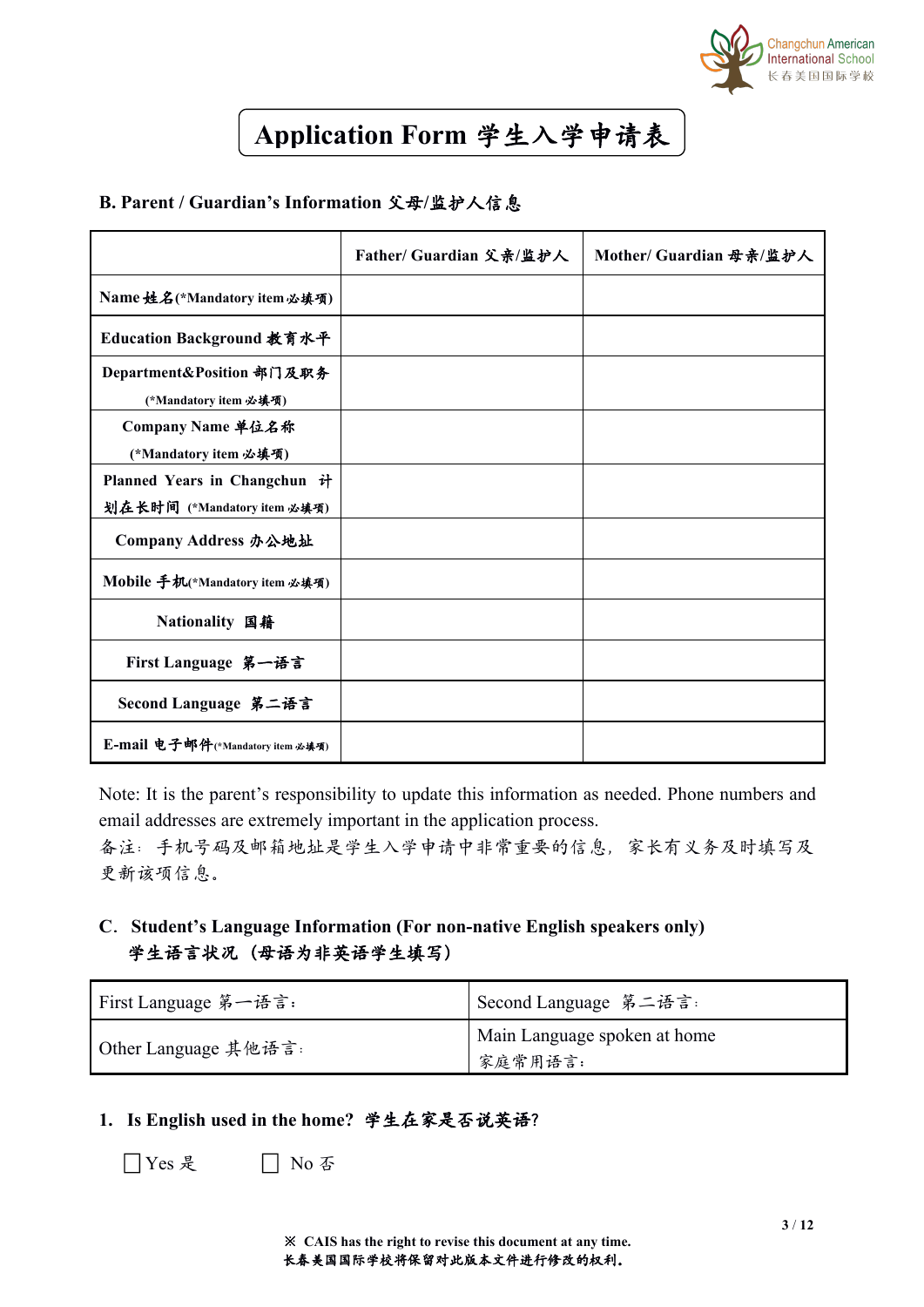

**2. What is your assessment of your child's English proficiency?** 您如何评价您孩子的英语水平?

|                                    |                | Assessment of Proficiency 评价 |                    |                       |                    |  |  |
|------------------------------------|----------------|------------------------------|--------------------|-----------------------|--------------------|--|--|
| <b>English Skill</b><br>Areas 英语技能 | Advanced<br>优异 | Upper Intermediate<br>中上等    | Intermediate<br>中等 | <b>Beginner</b><br>初级 | Non-speaker<br>零基础 |  |  |
| Speaking ロ语                        |                |                              |                    |                       |                    |  |  |
| Listening 听力                       |                |                              |                    |                       |                    |  |  |
| Reading 阅读                         |                |                              |                    |                       |                    |  |  |
| Writing 写作                         |                |                              |                    |                       |                    |  |  |

**3**.**Where has your child studied English?** 您的孩子如何学习英语?**(Please check and indicate the length of time** 请填写学习时长**)**

| School 学校                 | <b>Private Tutor</b> | <b>School</b><br>Language | Home/Other        |
|---------------------------|----------------------|---------------------------|-------------------|
|                           | 私人教师                 | 语言学校                      | 家里/其他             |
| Type of school 学校类        | Length of time 时长    | Length of time 时长         | Length of time 时长 |
| 别                         | hours 小时/day 夭       | hours 小时/day 夭            | hours 小时/day 夭    |
| $\Box$ U.K $\Box$ U.S     | hours 小时/week 周      | hours 小时/week 周           | hours 小时/week 周   |
| $\Box$ IB<br>$\Box$ China | months 个月            | months 个月                 | months 个月         |
| $\Box$ Germany            | years 年              | years 年                   | years 年           |
| $\Box$ Other              |                      |                           |                   |

**4. What kind of English-level certificates has your child obtained?** 您的孩子获得过什么等级的英语水平证书?

Has not obtained any certificates 没有获得过任何证书

□ Has obtained the certificates as below 获得过如下证书

| <b>Name of Certificates</b><br>证书名称 | Level<br>水平 | <b>Organization of issuing</b><br>the certificates<br>颁发证书部门 | Time<br>颁发时间 |  |
|-------------------------------------|-------------|--------------------------------------------------------------|--------------|--|
|                                     |             |                                                              |              |  |
|                                     |             |                                                              |              |  |

**5. Has your child completed MAP(Measures ofAcademic Progress**) **test at school before?**

| 您的孩子之前是否在学校参加过 MAP 考试?                                                                |        |
|---------------------------------------------------------------------------------------|--------|
| □Yes 是 Student ID 学生号码                                                                | │ No 否 |
| 6. Has your child received EAL (English as Additional Language) instruction at school |        |
| before? 您的孩子之前是否在学校参加过 EAL 课程?                                                        |        |
| □ Yes 是 Name of school 学校名称                                                           | □ No 否 |
| If yes, how long has he/she been in an EAL programme? 该生参加过多久的 EAL 课                  |        |
| From________ to________(课程起始时间); _________________ level (达到何种水平)                     |        |
|                                                                                       | 4/12   |

※ **CAIS has the right torevise this document at any time.** 长春美国国际学校将保留对此版本文件进行修改的权利。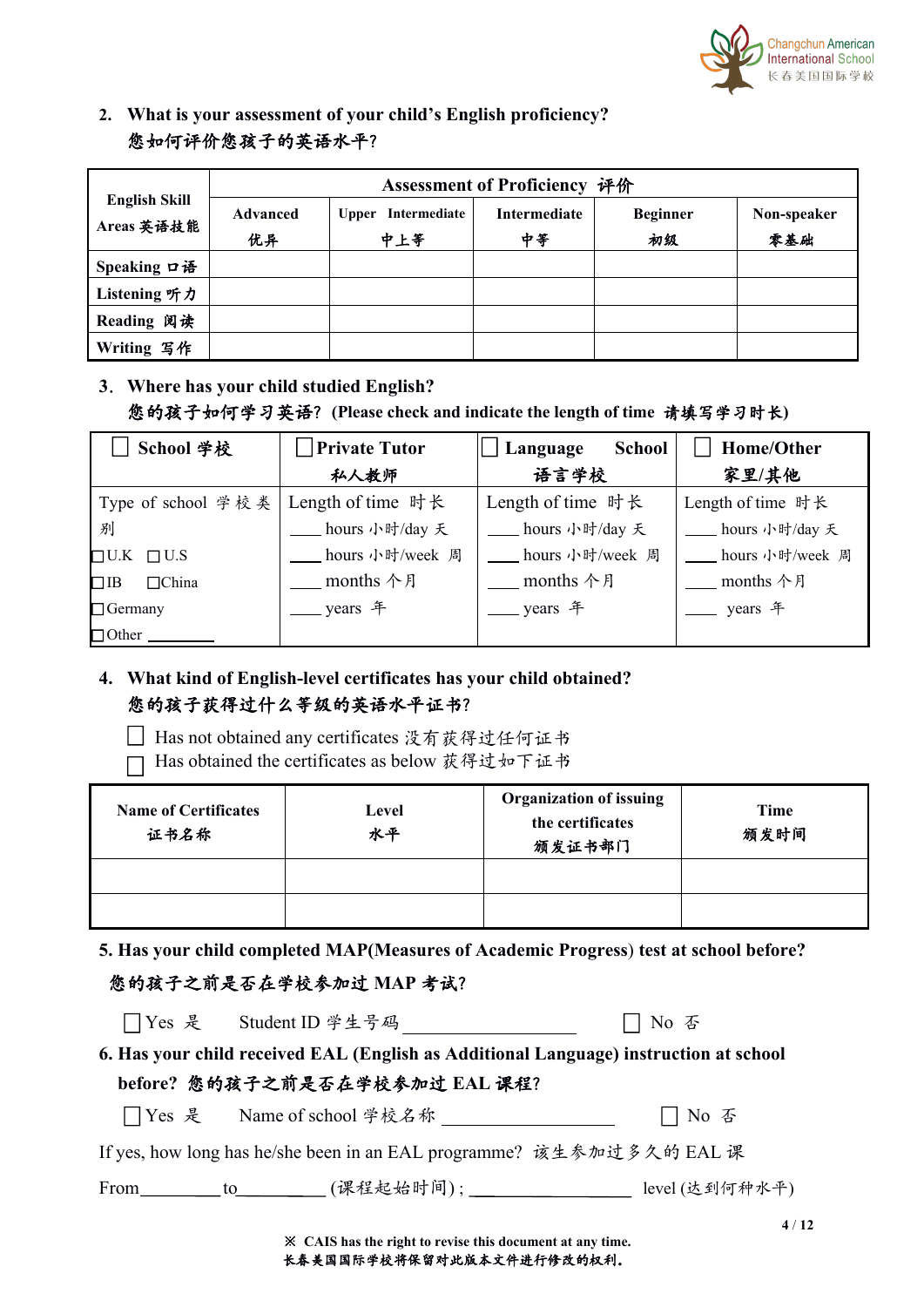

# **Health Information** 学生健康信息

#### **Permanent Student Medical History Record** 学生病史情况 **(**需要时请附加证明等材料**) For your child's safety and health, please fill in the following information truthfully.** 为了您孩子的安全及健康,请如实填写以下信息**.**

| Name of the disease/condition   | Y是 |    |                           |
|---------------------------------|----|----|---------------------------|
| 疾病/症状名称                         |    | N否 | Medical Treatment 医疗手段/药物 |
| 哮喘 Asthma                       |    |    |                           |
| 糖尿病 Diabetes                    |    |    |                           |
| 肺炎 Pneumonia                    |    |    |                           |
| 心脏病 Heart Disease               |    |    |                           |
| 癫痫病 Epilepsy/Seizures           |    |    |                           |
| 偏头痛 Migraine                    |    |    |                           |
| 眩晕症 Megrims                     |    |    |                           |
| 多动症ADHD                         |    |    |                           |
| 水痘 Chicken Pox                  |    |    |                           |
| 湿疹 Eczema                       |    |    |                           |
| 脊柱问题 Spinal Problem             |    |    |                           |
| 肝炎 Hepatitis                    |    |    |                           |
| 梦游症 Sleep Walking               |    |    |                           |
| 晕车/船 Car sickness/Sea sick      |    |    |                           |
| 特殊饮食禁忌 Food Prohibition/Allergy |    |    |                           |
| Others 其他需要告知学校的心理、行为、          |    |    |                           |
| 情绪异常情况                          |    |    |                           |

#### **Immunization Information**学生接种疫苗信息

(**Please provide the copy of the immunization record** 请提供学生的免疫接种报告的复印件*)*

| Name of Vaccination 疫苗名称               | <b>Dates Received (Day/Month/Year)</b> (Dates must be provided for a |                                            |  |  |
|----------------------------------------|----------------------------------------------------------------------|--------------------------------------------|--|--|
|                                        |                                                                      | complete application)接种日期(日/月/年)(日期必须填写完整) |  |  |
| Measles/Mumps/Rubella(Required)        |                                                                      |                                            |  |  |
| 麻疹/流行性腮腺炎/风疹(必须接种)                     |                                                                      |                                            |  |  |
| Diphtheria/Pertussis/Tetanus(Required) |                                                                      |                                            |  |  |
| 白喉/百日咳/破伤风(必须接种)                       |                                                                      |                                            |  |  |
| Poliomyelitis (Oral/Inject) (Required) |                                                                      |                                            |  |  |
| 脑灰质炎(口服/注射)(必须接种)                      |                                                                      |                                            |  |  |
| 甲肝<br><b>Hepatitis A</b>               |                                                                      |                                            |  |  |
| <b>Hepatitis B</b> 乙肝                  |                                                                      |                                            |  |  |
| Varicella (Chicken Pox)水痘              |                                                                      |                                            |  |  |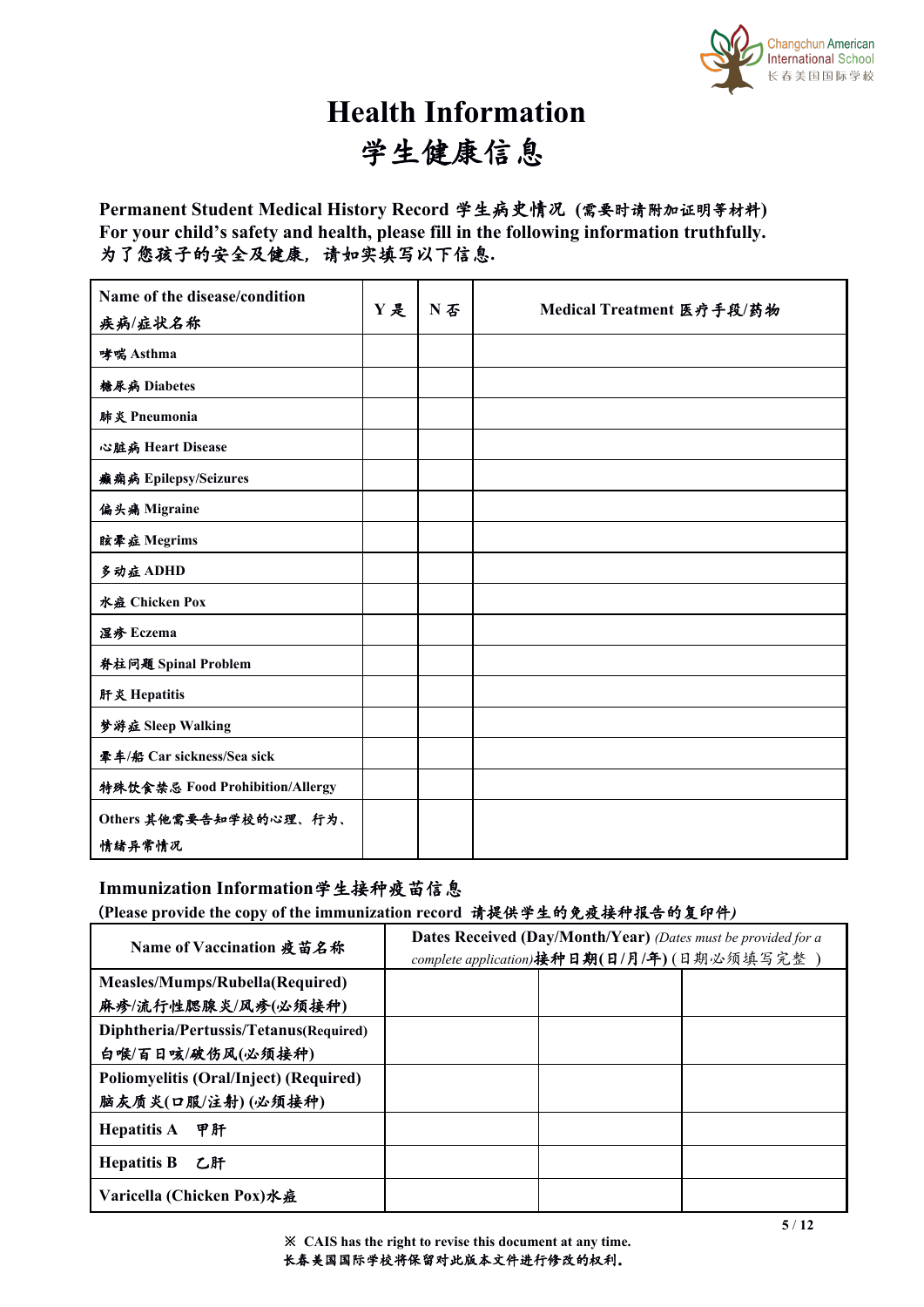

# **Health Information**

# 学生健康信息

| BCG 卡介苗                                              |  |  |
|------------------------------------------------------|--|--|
| <b>Meningococcus Group A</b>                         |  |  |
| A群流脑疫苗                                               |  |  |
| <b>Encephalitis</b><br><b>Attenuated</b><br>Japanese |  |  |
| Vaccine/AJEV 减毒乙脑疫苗                                  |  |  |
| Meningococcus Group $A+C$                            |  |  |
| A+C 流脑疫苗                                             |  |  |
| Rotavirus vaccine 轮状病毒疫苗                             |  |  |
| Pneumococcal vaccine 肺炎球菌疫苗                          |  |  |
| Haemophilus influenza type B/HIB                     |  |  |
| 流感嗜血杆菌疫苗                                             |  |  |

#### **Allergies** 学生过敏反应

| <b>Allergen Type</b><br>过敏源种类 | Y<br>是 | N<br>否 | Allergen<br>过敏源名称 | <b>Drugs or Medication for Allergies</b><br>过敏症状/已知的可缓解过敏反应的<br>药物或医疗手段 |
|-------------------------------|--------|--------|-------------------|-------------------------------------------------------------------------|
| Food 食物                       |        |        |                   |                                                                         |
| Insect bite 昆虫叮咬              |        |        |                   |                                                                         |
| Drugs 药物                      |        |        |                   |                                                                         |
| Glues 乳胶                      |        |        |                   |                                                                         |
| Other 其他                      |        |        |                   |                                                                         |

#### **Weakness/Barrier to vision, hearing, and language ability** 学生视力、听力、语言能力减弱**/**障碍情况

| $\mathcal{L}$ , and the state of the state $\mathcal{L}$ and $\mathcal{L}$ and $\mathcal{L}$ and $\mathcal{L}$ and $\mathcal{L}$ and $\mathcal{L}$ and $\mathcal{L}$ and $\mathcal{L}$ and $\mathcal{L}$ and $\mathcal{L}$ and $\mathcal{L}$ and $\mathcal{L}$ and $\mathcal{L}$ and $\mathcal{L}$ and |       |                        |
|--------------------------------------------------------------------------------------------------------------------------------------------------------------------------------------------------------------------------------------------------------------------------------------------------------|-------|------------------------|
| Type 种类                                                                                                                                                                                                                                                                                                | Y是 N否 | Correction Method 矫正手段 |
| Vision 视力                                                                                                                                                                                                                                                                                              |       |                        |
| Hearing 听力                                                                                                                                                                                                                                                                                             |       |                        |
| Language 语言                                                                                                                                                                                                                                                                                            |       |                        |

I attest that my child's health information filled in above is accurate. If there is any change of health information, I shall inform the school immediately.

我承诺以上我填写的我的孩子的健康信息均准确无误,如我的孩子的健康信息有变化,我会在第一时 间通知学校。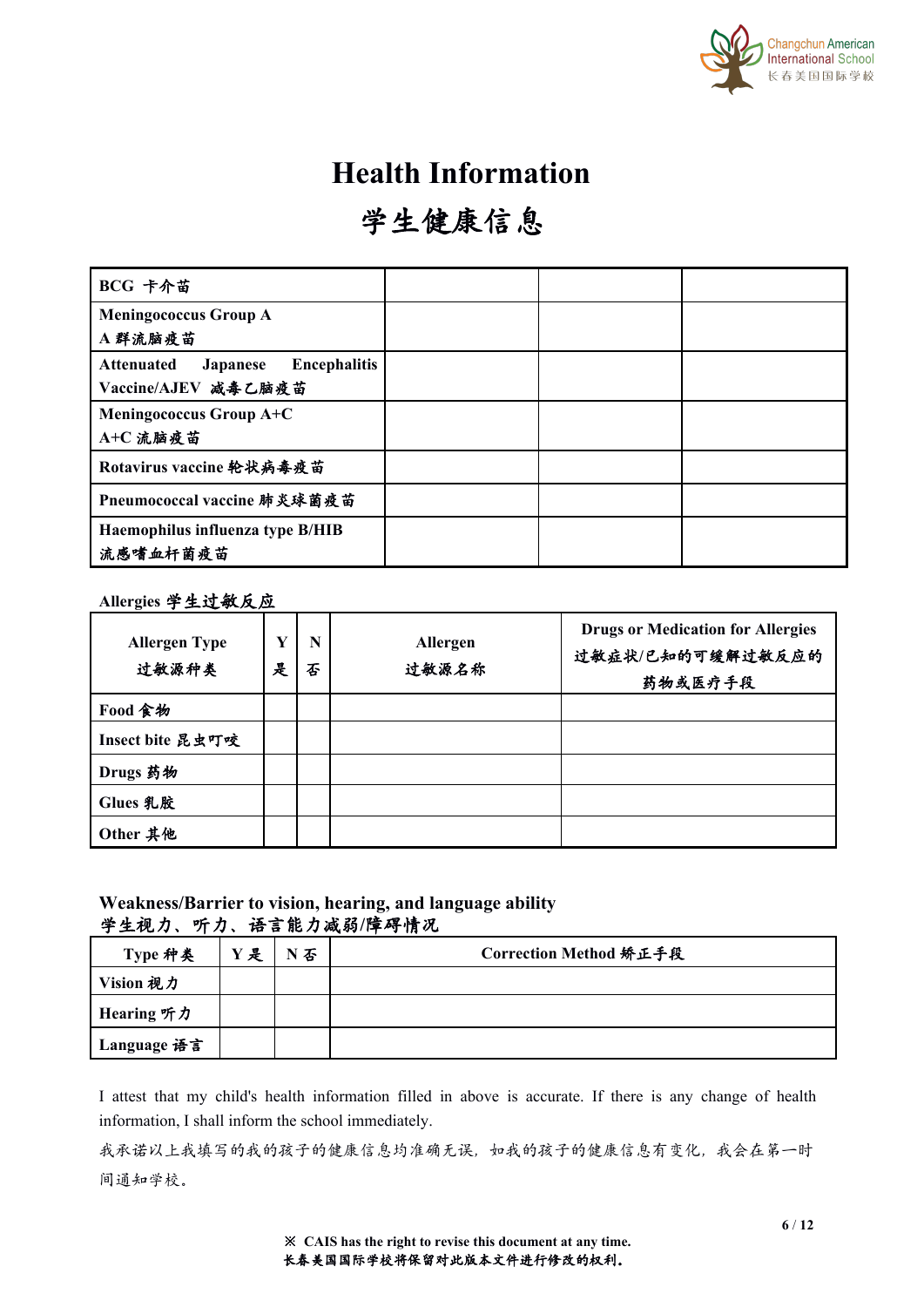

## **Tuition Statement** 学费声明

All fees should be paid before the student starts school. Compulsory fees include registration fee, tuition, stationery fee, new student fee and returnable deposit, etc.

学校规定学生在入学之前必须缴纳完毕所有费用,包括注册费、学费、文具费、新生入 学费、押金等费用。

## **Tuition** 学费

The tuition fee covers all the major costs in running a high-quality educational program. The tuition fee varies according to grade level, as shown in the tuition and fees chart.

学费主要用于提供高质量教学内容所发生的成本支出。学校按年级的高低收取不同基准 的学费,详见费用明细表。

For Early Years tuition is paid by semester, from PYP1 to DP2 tuition is paid annually. If the student who joins school during the school year, the tuition fee is charged from the month when the student enrolled in school to the end of the school year/semester.

幼儿园学生学费按学期交纳,1 年级至 12 年级学生学费按学年交纳。如学生在学期中 间入学,则学费按照学生入学当月开始计算至当学年/学期结束,不足一个月按一个月 计算。

### **Registration Fee** 注册费

A one-time, none-refundable/none-transferable registration fee is payable at the time after passing the entrance exam.

面试通过的学生如需保留学位的则需提前缴纳注册费,注册费一旦交纳不予退还。

## **New Student Fee**新生入学费

A one-time, none-refundable/none-transferable new student fee covers a package of uniforms. 新生入学费用于支付学生入学所需要的一整套校服包,包括一年四季所需的校服。该费 用仅在入学第一年支付且不可退还或转让。

## **Stationery Fee** 文具费

A none-refundable/none-transferable stationery fee covers all the stationery students will use in school, such as pens, rulers, notebooks, toys, etc.

文具费用于支付学生在校期间所使用的一切文具,包括笔,格尺,笔记本,玩具等。

## **Returnable Deposit** 押金

A one-time returnable deposit fee is for the library books. If the students lose or break school book, it will be deducted from the deposit, if it does not happen, the deposit will be returned to the payer when student leaves school.

押金主要用于学生借阅图书馆的书籍抵押,如学生丢失或损坏图书馆书籍,则需要照价 赔偿,赔偿金会从押金中扣除,如未发生此种情况,学生离校时可全额退还。该费用学 生入学第一年交纳即可。

## **E-Assessment Fee 10** 年级电子考试费

MYP 5 students need to pay the E-Assessment fee. 10 年级的学生需要交纳电子考试费。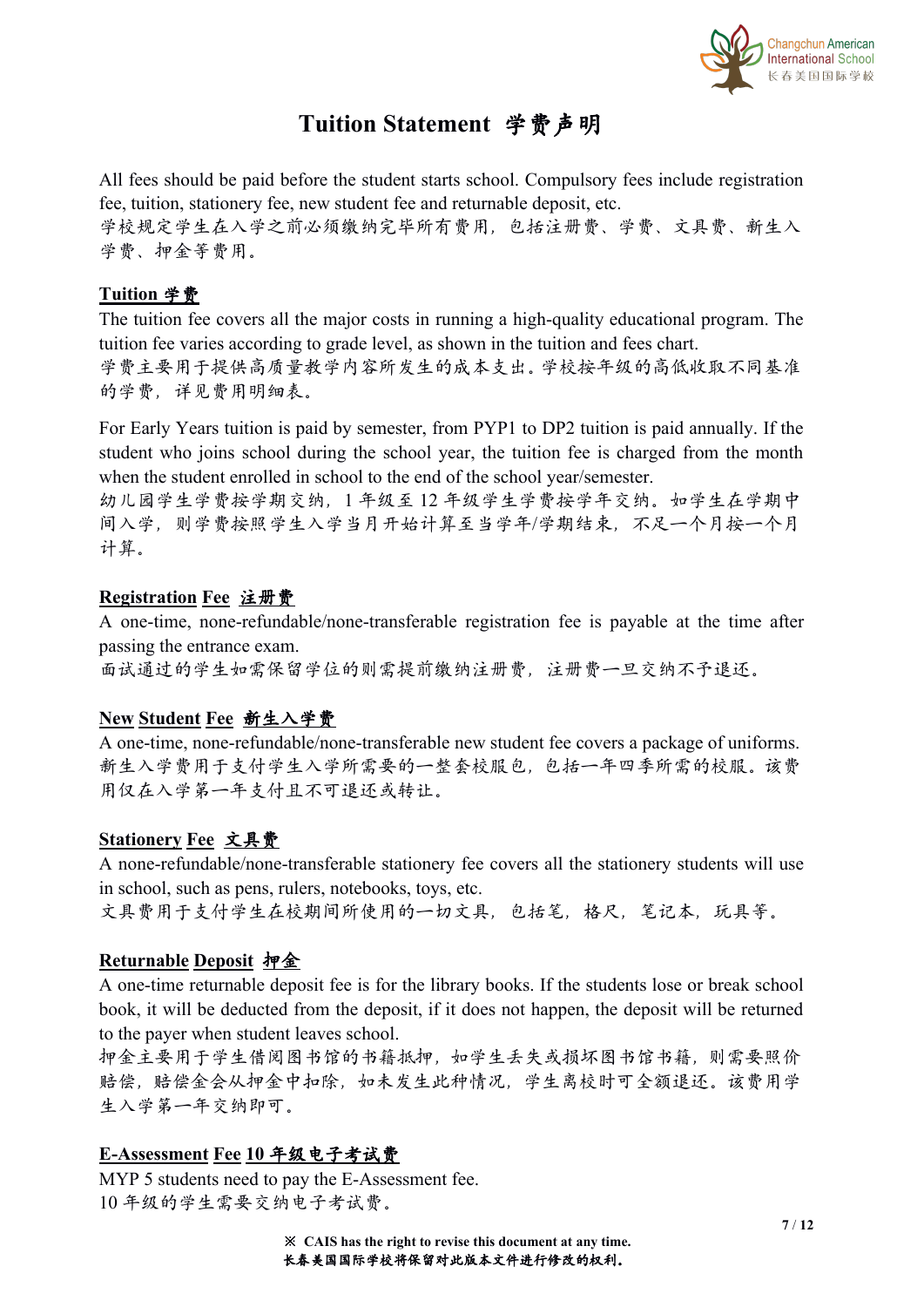

### **IB Final Exam Fee 12** 年级 **IB** 考试费

DP2 students need to pay the IB final exam fee, it is charged by IBO. 12 年级的学生需要交纳 IB 毕业考试费用, 此项费用最终提交给国际文凭组织。

### **School Bus Fee** 校车费

Bus fee will be charged accordingly to those students who take school bus and where they live in Changchun. Details please see 'CAIS School Bus Stops and Fees'. 乘坐学校校车的学生需要交纳班车费,按照学生居住距离学校的远近划分区域收取不同 标准的班车费,费用标准详见"长春美国国际学校校车站点及费用标准表"。

### **Lunch Fee** 午餐费

The school lunch program provides students with a choice to either bring a lunch from home or choose to pay for the lunch provided by CAIS. 如选择吃学校午餐的学生需要交纳午餐费。

#### **Discount** 学费折扣

From PYP1 to DP2, parents/guardians may enjoy a five percent (5%) discount on annual Tuition Fees (excluding any other fees). This is only applicable if payment is made before May 31<sup>st</sup>.

Early Years student may enjoy a five percent(5%)discount on the first semester tuition fee (excluding any other fees). This is only applicable if payment is made before May 31<sup>st</sup>. Early Years students may also enjoy a five percent( $5\%$ )discount on the second semester tuition fee (excluding any other fees). This is only applicable if payment is made before December 31<sup>st</sup>.

1-12 年级学生在每年 5 月 31 日之前交纳下一学年整年学费,则可享受学费(不包括其 他费用)5%的优惠。幼儿园部学生在每年 5 月 31 日之前交纳下一学年第一学期学费可 享受第一学期学费(不包括其他费用)5%的优惠。每年 12 月 31 日之前交纳第二学期 学费则可享受第二学期学费(不包括其他费用)5%的优惠。

Sibling Discount. The younger student whose sibling already studied in CAIS receives 10% discount on the tuition fee (excluding other school fees).

兄弟姐妹折扣。 如一家有两个及以上孩子同时在我校就读,则年龄较小孩子的学费(不 包括其他费用)可享受 10%的折扣。

## **Payment Method and Returning students' re-registrations for new school year** 付款方式及返校生注册

The payment due date for fees is indicated on all invoices. All the fees must be paid before the due date indicated on the invoice for a place to be confirmed.

所有付款通知单上均注明付款截止日期。所有费用必须在付款通知单上注明的付款截止 日期前支付,以确认该学生的入学资格。

Every May, June, July and August Admissions sends parents a new school year re-registration reminder through Managebac and Toddle.

招生部分别于每年 5 月、6 月、7 月及 8 月通过 Managebac 及 Toddle 发布新学年注册通  $\frac{1}{2}$ 

For returning students, payment is due by August 15<sup>th</sup>. If student numbers in any grade are expected to be at full capacity, the due date for payment in those grades will be July 15<sup>th</sup>. The Early Years second semester payment due date will be two weeks before Jan.31.

返校生的付款截止日期为8月15日。如遇到个别班级即将满额的状态,该班学生学费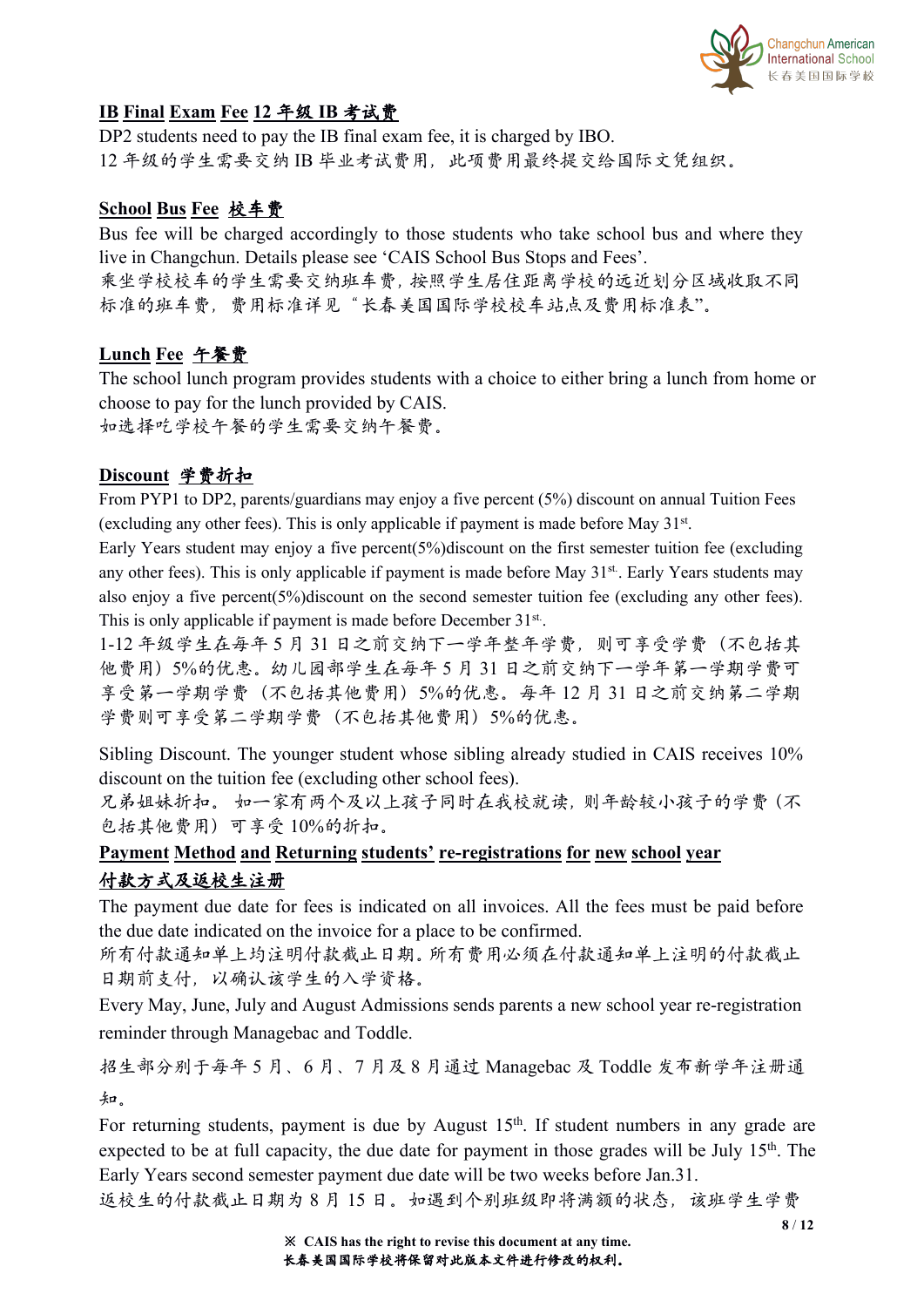

交纳截止期限为7月15日,以确保学位。幼儿园第二学期学费付款截止日期为1月31 日。

If the school has not received the student's tuition within one week after new school year/semester starts,the school will not guarantee his/her enrollment and the studentwill be regarded as disenrolled automatically. At the same time our school office will delete the student's account from Managebac and Toddle.

如在新学年/学期开学后的一周内学校还未收到学生学费,则学校不给予该生新学年/学期 学位保留,学生视为自动离校。同时学校校办将删除学生 Managebac 及 Toddle 账户。

Students are not allowed to attend school if the tuition and fees are not paid in full. 交纳完毕全部费用的学生方可入学上课。

Parents could transfer the school fee to school account or swipe the bank card in school. Cash is not acceptable.

家长可通过到学校刷卡或银行转账的方式交纳,学校不接收现金形式的学费。

Payments should be made to Changchun American International School Account by bank transfer or company check (when applicable) the payee shall bear all bank charges. 通过银行转账向长春美国国际学校汇款,付款人承担银行全部手续费。

If there are some differences due to the foreign currency and RMB exchange rate, parents or the company shall pay it off by RMB.

支付学费时,因外币与人民币汇率产生的学费差额,家长或公司须用人民币的形式补齐。

| Bank Details 银行资料     |                                    |            |  |  |
|-----------------------|------------------------------------|------------|--|--|
| Beneficiary's Name    | Changchun American                 | 长春美国国际学校   |  |  |
| 收款人姓名                 | <b>International School</b>        |            |  |  |
| <b>Bank Name</b>      | Bank of China, Changchun           | 中国银行长春开发区支 |  |  |
| 银行名称                  | Development Zone Sub-Br.           | 行          |  |  |
| <b>Branch Address</b> | No.200 Shenzhen Street, Changchun, | 吉林省长春市深圳街  |  |  |
| 银行地址                  | Jilin Province, P.R.C              | 200号       |  |  |
| School Account No     | 163616454358                       |            |  |  |
| 学校账户                  |                                    |            |  |  |
| Swift Code            | <b>BKCHCNBJ840</b>                 |            |  |  |
| 银行代码                  |                                    |            |  |  |

Bank card payments can only be made in person at CAIS. CAIS will apply per transaction a 0.6% surcharge of Chinese credit card. CAIS cannot accept for foreign-issued cards. 付款方如采用银行卡付款需到我校进行办理。如付款方采用国内信用卡支付则需要支付 0.6%的银行手续费;学校目前不接受国际卡刷卡业务。

#### **Refund Policy** 退费政策

After the student is registered in each academic year, the fees listed below cannot be refunded under any circumstance.学生在每学年注册缴费后,任何情况下学校不予返还下列费用:

- ◆ Registration Fee 注册费
- Stationery Fee 文具费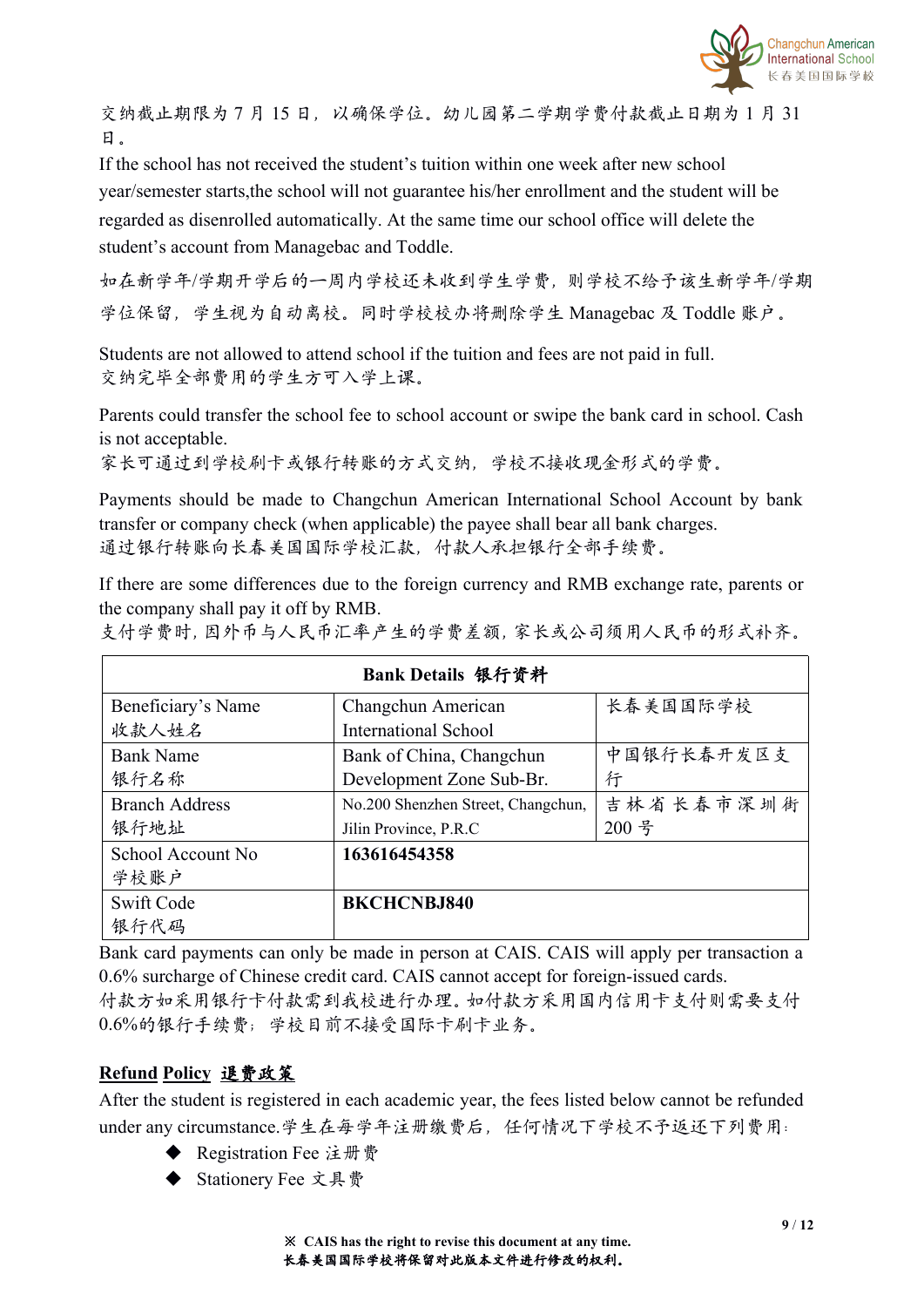

- ◆ New Student Fee 新生入学费
- ◆ MYP5 E-Assessment Exam Fee 10 年级电子考试费
- ◆ DP2 IB Final Exam Fee 12 年级 IB 毕业考试费

### **Tuition Refund Policy**

## 学费退还办法

If a parent/guardian desires to withdraw a child for any reason from CAIS, the parent/guardian shall deliver a written withdrawal notice to CAIS.

如学生申请离校,则家长/监护人需要提交正式的书面申请给学校方可办理离校手续。

PYP1 to DP2 student tuition fees are partially refundable in certain cases:

1 至 12 年级学生学费按照学校提出离校申请的时间按比例退还:

| Date of Withdrawal                                               | The First Semester               | The Second Semester              | Remark                                              |
|------------------------------------------------------------------|----------------------------------|----------------------------------|-----------------------------------------------------|
| 申请离校时间                                                           | 第一学期                             | 第二学期                             | 备注                                                  |
| Before $20th$ Aug. (including<br>$20th$ Aug.)<br>8月20日之前(包括当日)   | 100% Tuition Refund<br>100%学费可退还 | 100% Tuition Refund<br>100%学费可退还 | The refund amount is<br>based on the first and last |
| From the $1st$ school day to<br>$31st$ Oct.                      | 50% Tuition refund.              | 100% Tuition Refund              | day of school. These<br>dates are subject to        |
| 每年开学日至10月31日                                                     | 50% 学费可退还                        | 100%学费可退还                        | change if there are<br>changes to the school        |
| From the $1st$ school day to<br>$31st$ Jan.                      | 0% Tuition Refund.               | 100% Tuition Refund              | calendar which posted on<br>the school website.     |
| 每年开学日至1月31日                                                      | 0%学费可退还                          | 100%学费可退还                        | 具体退费标准按学校官                                          |
| On or after the 1 <sup>st</sup> school<br>day of $2nd$ semester. | 0% Tuition Refund                | 0% Tuition Refund                | 网上发布的学期开始日<br>期及结束日期为准,且                            |
| 第二学期开始日至学年结<br>束                                                 | 0%学费可退还                          | 0%学费可退还                          | 校历日期可能调整。                                           |

For Early Years the student tuition refund will be calculated from the start of the following month if the withdrawal application was submitted during the school year.

幼儿园学生申请离校,学校将于申请月的下一个自然月起计算学费退费金额并予以退费。

All the fees are calculated by the whole natural month. 所有费用均按整自然月计算。

The refund amount will be based on the date of the withdrawal notification and the student's last day at school.

退费标准将以学校收到学生正式书面申请及实际离校日期为准。

CAIS will only give the refund after getting the invoice which school has issued. So please keep the invoice properly.

学校收回已开具的发票的前提下方可进入退学费流程,请学生家长妥善保管好学校开具 的发票。

CAIS will refund the fees after receiving the written withdrawal within 15 working days. 在得到学生离校书面通知 15 个工作日后,学校将办理退费。

Student lunch needs to reserve. Parents should apply for refund before the 20<sup>th</sup> of the month.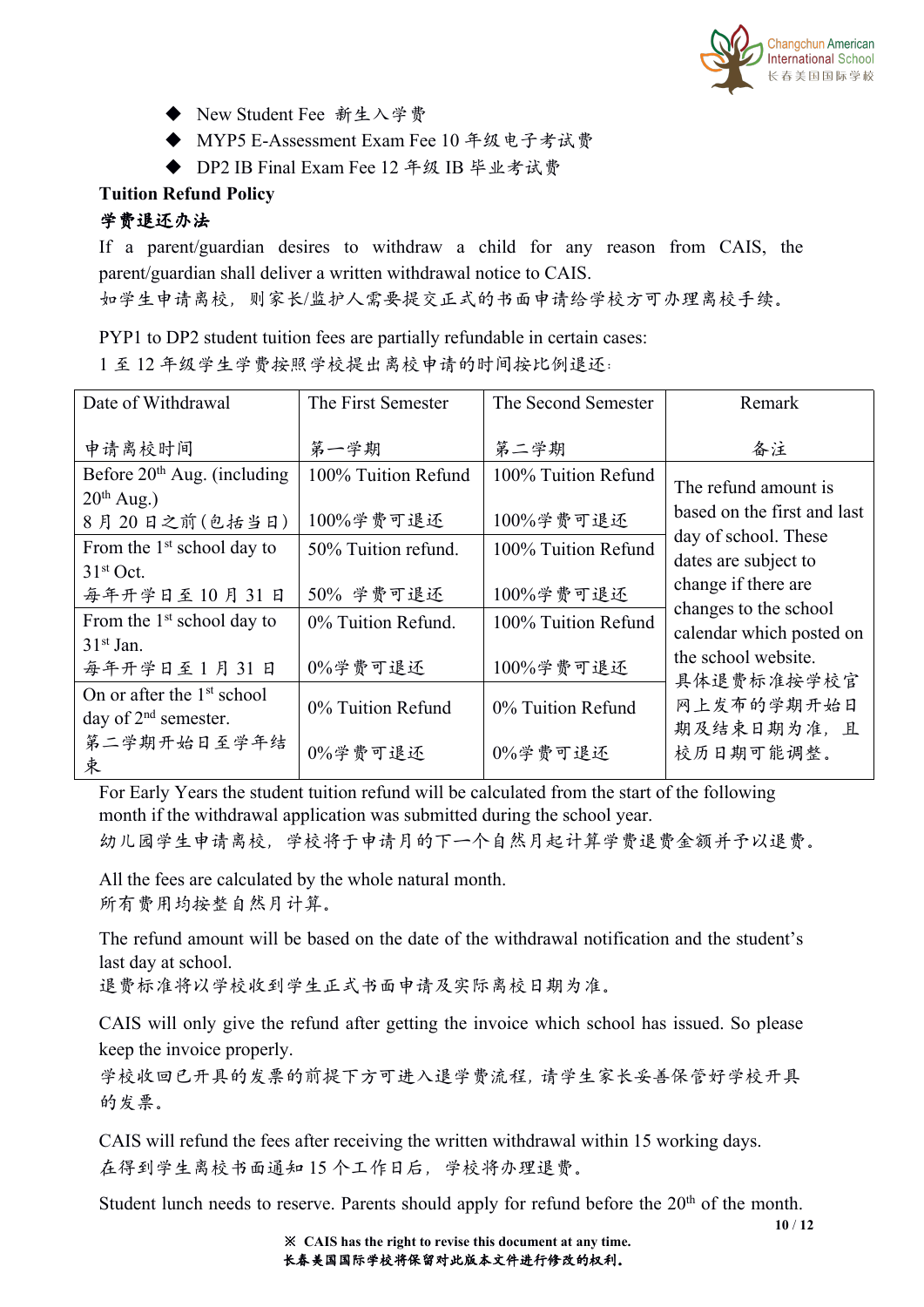

CAIS refunds the lunch fee for the months following the date of your notice. If not, refund will be calculated from next month.

学生午餐需要提前进行预订,学生需在当月的 20 日(包括当日)之前提出申请,午餐费按 尚未发生的月数以整自然月计算退还。如超过申请时间则将从下一个月开始计算。

Bus routes and seats are arranged in advance, so CAIS only refunds for the months transportation fee following your notice.

由于校车需要预设路线和座位,班车费用按尚未发生的月数退还。

The deposit fee will be returned if there is no facility is damaged by the student, otherwise school will deduct some money as compensation, the insufficient part needs to paid in full by parents.

如果学生在校期间没有损坏学校设施或给学校造成其他损失则离校时将会返还押金,如 有损坏学校设施或给学校造成其他损失则学校会扣除相应费用作为赔偿金,不足部分由 家长一次性结清。

#### **Tuition Increase** 学费涨幅

In order to provide quality service for students and enhance the teaching quality, the school will take some measures every year, which include increase investment in the teaching facility, recruit outstanding teachers, increase teachers 'overseas training, enrich the curriculum and equip with high-end teaching materials. Therefore, school tuition fees will be adjusted appropriately every year on the basis of the above and to reflect the market economic situation of that year.

为了更好的服务学生,提高教学质量,学校每一学年都会大力投入与完善教学设施设备, 引进优秀教师,增加教师的海外培训,丰富教学课程,配备高端教学工具等等。因此, 我校每年学费将会在此基础上参考当年市场经济增长幅度进行适当调整。

#### **Responsibility of Payment of Fees** 付费责任

The student's parent or guardian is wholly responsible for payment of tuition and other fees by the due date, even in cases where payment may be subsidized by a third party such as the parent's employer.

学生家长或监护人全权负责学费和其他相关费用按时支付;即便付款人为第三方如家长 雇主,学生家长也须全权负责学费和其他相关费用按时支付。

My signature below indicates that I have read and totally understood this version of <Tuition Statement>.

以下签字表明我已经阅读,完全了解并同意此版《学费声明》。

Parent's Signature 家长签字 Date 日期